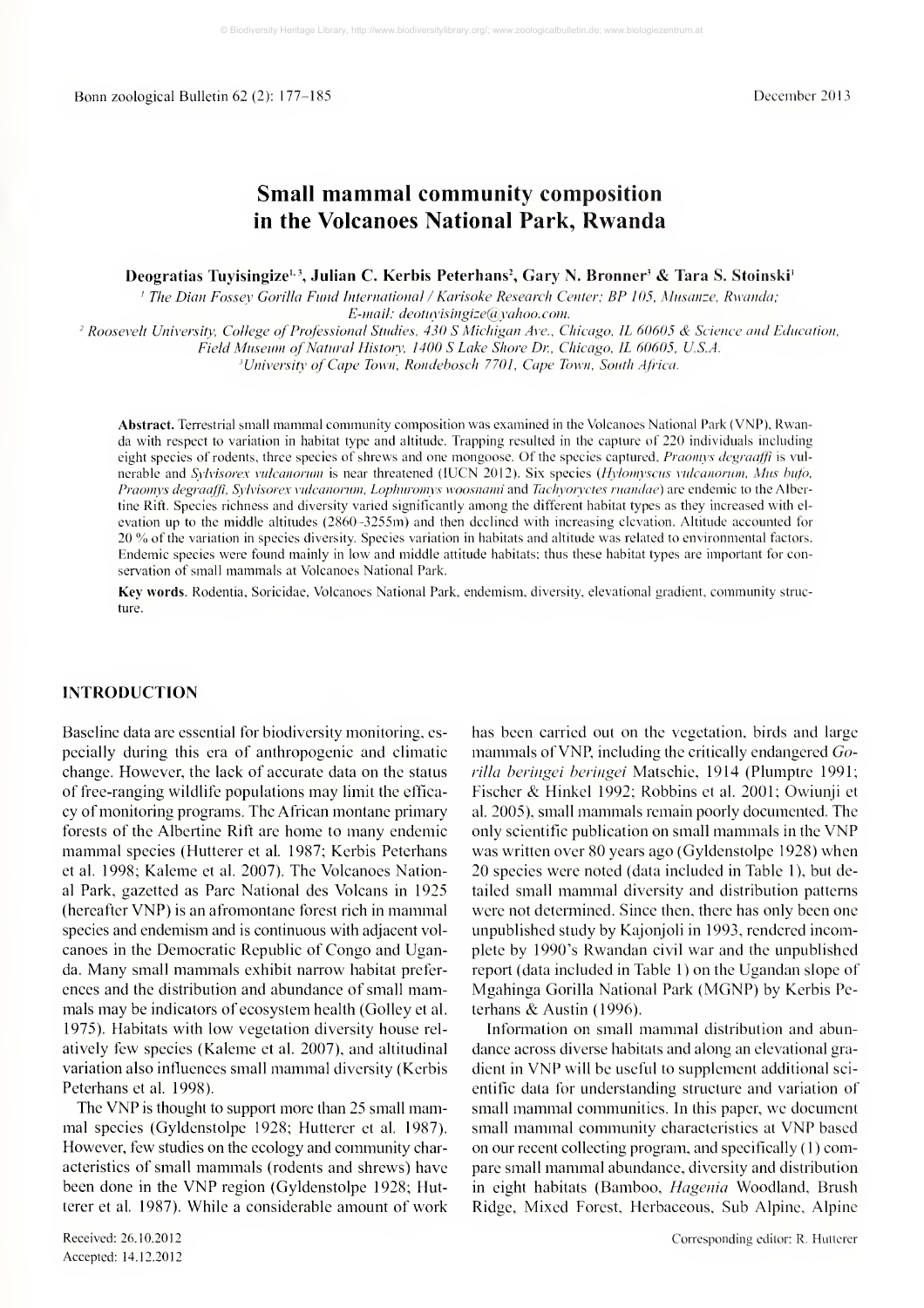

Fig. 1. A map of the Virunga massif illustrating the major vegetation zones and the locations of the trapping sites in the VNP.

zones, and Swamp); (2) assess levels of diversity in rela tion to altitude, environmental variables and habitat characteristics. (3) Finally, we provide data from two previ ous studies that contribute to assessing changes in Virun ga small mammal diversity and abundance over the past.

# MATERIAL AND METHODS

#### The study area

The Volcanoes National Park, Rwanda (between  $1°21' - 1°35'S$ ,  $29°22' - 29°44'E$ ) is a mountainous region, ranging in altitude from <sup>2300</sup> m to <sup>4500</sup> m (Weber 1987). It is located on the eastern edge of the Albertine Rift, which forms part of the watershed between the Nile and Congo River systems (Weber 1987). It lies in north-west em Rwanda and borders its sister parks, the Virunga National Park (ViNP) in the Democratic Republic of the Congo (DRC) and Mgahinga National Park (MGNP) in Uganda. The Volcanoes National Park (VNP), ViNP and MGNP (Fig. 1) form the Virunga volcanoes area (Virunga massif). This study was carried out at three sites in the Vol canoes National Park, Rwanda (Mts. Visoke or Bisoke, Sabyinyo or Sabinio and Gahinga) from October 2 to November 8, 2009. The selection of study sites was based on altitude and the major vegetation zones of VNP (Fig. 1). The major vegetation zones surveyed include: (1) Mixed Forest, (2) Bamboo, (3) Hagenia Woodland, (4) Herbaceous, (5) Brush Ridge, (6) Sub Alpine zone, and (7) Alpine (Plumptre 1991); swamps were categorized as an 8th zone.

For Table 1, we add data from two historical collections. The first reflects the efforts of the Swedish Zoological Expedition to the 'Birunga Volcanoes' from February to March, 1921 (Gyldenstolpe 1928). The second collection includes the species records from a more recent report (Kerbis Peterhans & Austin 1996) that gathered baseline data on terrestrial small mammal communities surrounding Kabiranyuma Swamp on the saddle between Muhavura and Mgahinga (2980 m) as well as land reclaimed for the park  $(2810 \text{ m})$  from evicted settlers, just on the Ugan-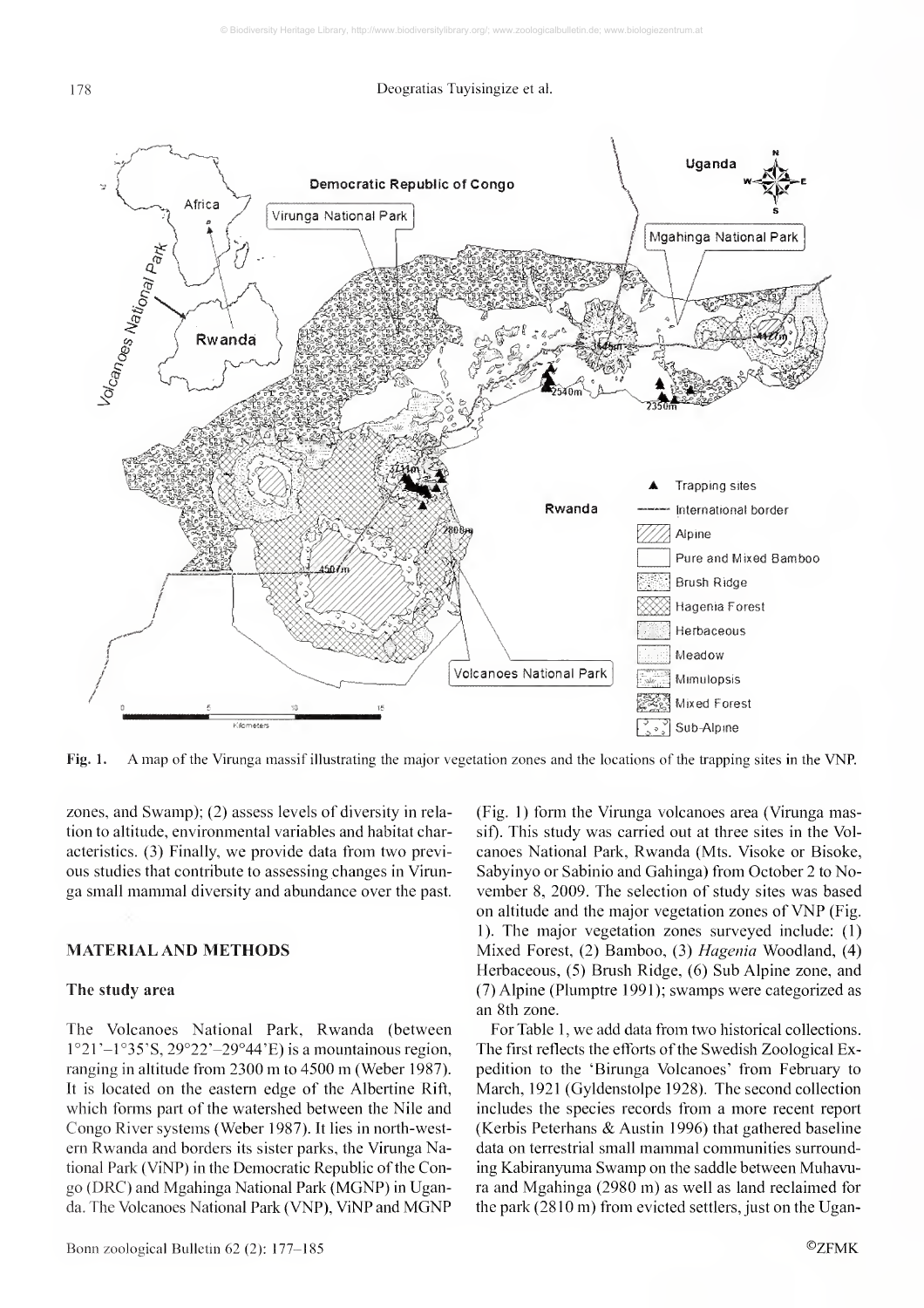# Small mammals of the Volcanoes NP, Rwanda 179

Table 1. Small mammal species recorded in the Virunga massif then and now. Area codes: Burunga (B), Chahafi (Ch), Karisimbi (Ka), Kibati (Ki), Lulenga (L), Lake Mutanda (LM), Mgahinga (Mg), Muhavura (Mu), Mikeno (Mi), Ninagongo (Ni), Ngoma (Ng), Sabinio(Sa), Tamohanga (Ta), Tsitsilonga (Ts), Visoke (Vi). References (Rcf): (1) Gyldenstolpe (1928); (2) Kerbis Peter hans & Austin (1996); (3) this study.

| <b>Species</b>                                                                                     | <b>Elevations</b>  | Mtn (area)      | Ref.                             |
|----------------------------------------------------------------------------------------------------|--------------------|-----------------|----------------------------------|
| Crocidura niobe Thomas, 1906                                                                       | 2980               | Mg-Mu           | 2                                |
| Crocidura olivieri kivu Osgood, 1910                                                               | up to 3300         | B,Ki, Lu,Mi,Ta  | 1                                |
|                                                                                                    | 2810               | Mg              | $\overline{c}$                   |
|                                                                                                    | up to 3700         | Vi              | 3                                |
| Crocidura tarella Dollman, 1915                                                                    | 2900               | LM              | 1                                |
|                                                                                                    |                    | Vi              | 3                                |
| <i>Paracrocidura maxima</i> Heim de Balsac, 1959                                                   | 2810               | Mg              | $\overline{c}$                   |
| Suncus megalura (Jentink, 1888)                                                                    | 2810, 2980         | Mg, Mg-Mu       | $\overline{c}$                   |
| Sylvisorex lunaris ruandae Lönnberg & Gyldenstolpe, 1925                                           | 2600               | Sa              | 1                                |
|                                                                                                    | 2810, 2980         | Mg, Mg-Mu       | $\overline{c}$                   |
| Sylvisorex vulcanorum Hutterer & Verheyen, 1985                                                    | 2810, 2980         | Mg, Mg-Mu       | $\overline{c}$                   |
|                                                                                                    | 2980               | Vi              | 3                                |
| Myosorex babaulti Heim de Balsac & Lamotte, 1956                                                   | 2980               | Mg-Mu           | $\overline{c}$                   |
| Heteroliyrax helgei Lönnberg & Gyldenstolpe, 1925                                                  | 3500-4000          | Mi, Sa          |                                  |
| Hystrix stegmanni Muller, 1910                                                                     |                    | Mu,Sa           |                                  |
| Aethosciurus ruwenzorii vulcanius Thomas, 1909                                                     |                    | Mi- Ni          |                                  |
| Funisciurus carruthersi birungensis Gyldenstolpe, 1927                                             |                    | Mi,Ki           |                                  |
| Tamsicus vulcanorum vulcanorum Thomas, 1918                                                        |                    | Mi              |                                  |
| Graphiurus murinus vulcanicus Lönnberg & Gyldenstolpe 1925                                         | 3900               | Ki              |                                  |
|                                                                                                    | 2810               | Mg              | $\overline{\mathbf{c}}$          |
|                                                                                                    | 2500-3000          | Sa, Vi          | 3                                |
| <i>Delanymys brooksi</i> Hayman, 1962                                                              | 2980               | Mg-Mu           | $\overline{\mathbf{c}}$          |
| Dendromus c.f. insignis kivu Thomas, 1916                                                          | 2980               | Mu              | 1                                |
|                                                                                                    |                    | $Mg-Mu$         | 2                                |
| Lophuromys aquilus laticeps Thomas & Wroughton, 1907                                               | up to $4000$       | B, Ka, Ki, LC,  | 1                                |
|                                                                                                    |                    | LM, L,Mi,       |                                  |
|                                                                                                    | 2810, 2980         | Mu, Ng, Sa, Mg, | $\overline{\mathbf{c}}$          |
|                                                                                                    | 2400-3700          | Mg-Mu           | 3                                |
|                                                                                                    |                    | Vi, Sa          |                                  |
| Lopluromys woosnanii Thomas, 1906                                                                  | 2810, 2980         | L, Mi, Ki, Mu,  | 1                                |
|                                                                                                    | 2400-3600          | Sa, Mg, Mg-Mu   | $\overline{\mathbf{c}}$          |
|                                                                                                    |                    | Vi, Sa          | 3                                |
| Arvicantluis abyssinicus rubescens Wroughton, 1909                                                 |                    | LC              | $\mathbf{1}$                     |
| Dasymys incomtus medius Thomas, 1906                                                               | up to $2600$       | B, L, Sa, Ta    |                                  |
| Dasymys c.f. rwandae                                                                               | 2810, 2980         | Mg, Mg-Mu       | $\overline{\mathbf{c}}$          |
| Grammontys c.f. dolichurus                                                                         | 2810               | Mg              | $\overline{c}$                   |
| Hylomyscus aeta weileri Lönnberg & Gyldenstolpe, 1925                                              | 2400               | Mi              | 1                                |
| Hylomyscus vulcanorum Lönnberg & Gyldenstolpe, 1925                                                | 3700-3800          | Ki, Mi          |                                  |
|                                                                                                    | 2810, 2980         | Mg, Mg-Mu       | 2                                |
|                                                                                                    | 2400-3400          | Vi,Sa           | 3                                |
| Lemnisconys striatus cf. massaicus (Pagenstecher, 1885)                                            |                    | L               |                                  |
| Mus bufo bufo Thomas, 1906                                                                         | 2700               | B, Sa           |                                  |
|                                                                                                    | 2810               | Mg              | $\frac{2}{3}$                    |
|                                                                                                    | 2540, 2850         | Sa, Vi          |                                  |
| Mus gratus gratus Thomas & Wroughton, 1910<br>Mus triton birungensis Lönnberg & Gyldenstolpe, 1925 | 3400               | Ni              | 1                                |
|                                                                                                    |                    | Mi              | $\mathbf{I}$                     |
|                                                                                                    | 2980               | Mg-Mu           | 2                                |
| Oenomys hypoxanthus (Pucheran, 1855)                                                               |                    |                 | 1                                |
|                                                                                                    | 2810, 2980<br>2820 | Mg, Mg-Mu       | 2                                |
| Praomys degraaffi Van der Straeten & Kerbis Peterhans, 1999                                        | 2810               | Vi              | 3                                |
|                                                                                                    |                    | Mg              | $\overline{c}$                   |
| Praomys jacksoni montis Thomas & Wroughton, 1910                                                   | 3220               | Vi<br>Sa,Ki,LM  | 3                                |
| Thamnomys kempi Dollman, 1911                                                                      | 3900               |                 |                                  |
|                                                                                                    | 2810, 2980         | Ki              |                                  |
|                                                                                                    |                    | Mg, Mg-Mu       | 2                                |
| Otoniys denti kenipi Dollman, 1915                                                                 | 2800-3400          | B,Mu,Sa,Ki      | 1                                |
| Otomys tropicalis vulcanicus Lönnberg & Gyldenstolpe, 1925                                         | 2810, 2980<br>2980 | Mg, Mg-Mu       | 2                                |
|                                                                                                    |                    | Sa<br>$Mg-Mu$   | $\mathbf{1}$<br>$\overline{c}$   |
| Tacliyoryctes ruandae Lönnberg & Gyldenstolpe, 1925                                                |                    | L, LC, Mu       | $\,$ $\,$                        |
|                                                                                                    | 2810               |                 |                                  |
|                                                                                                    | 2700               | Mg<br>Vi        | $\overline{c}$<br>$\overline{3}$ |
|                                                                                                    |                    |                 |                                  |
| Bonn zoological Bulletin 62 (2): 177-185                                                           |                    |                 | ${}^{\circ}$ ZFMK                |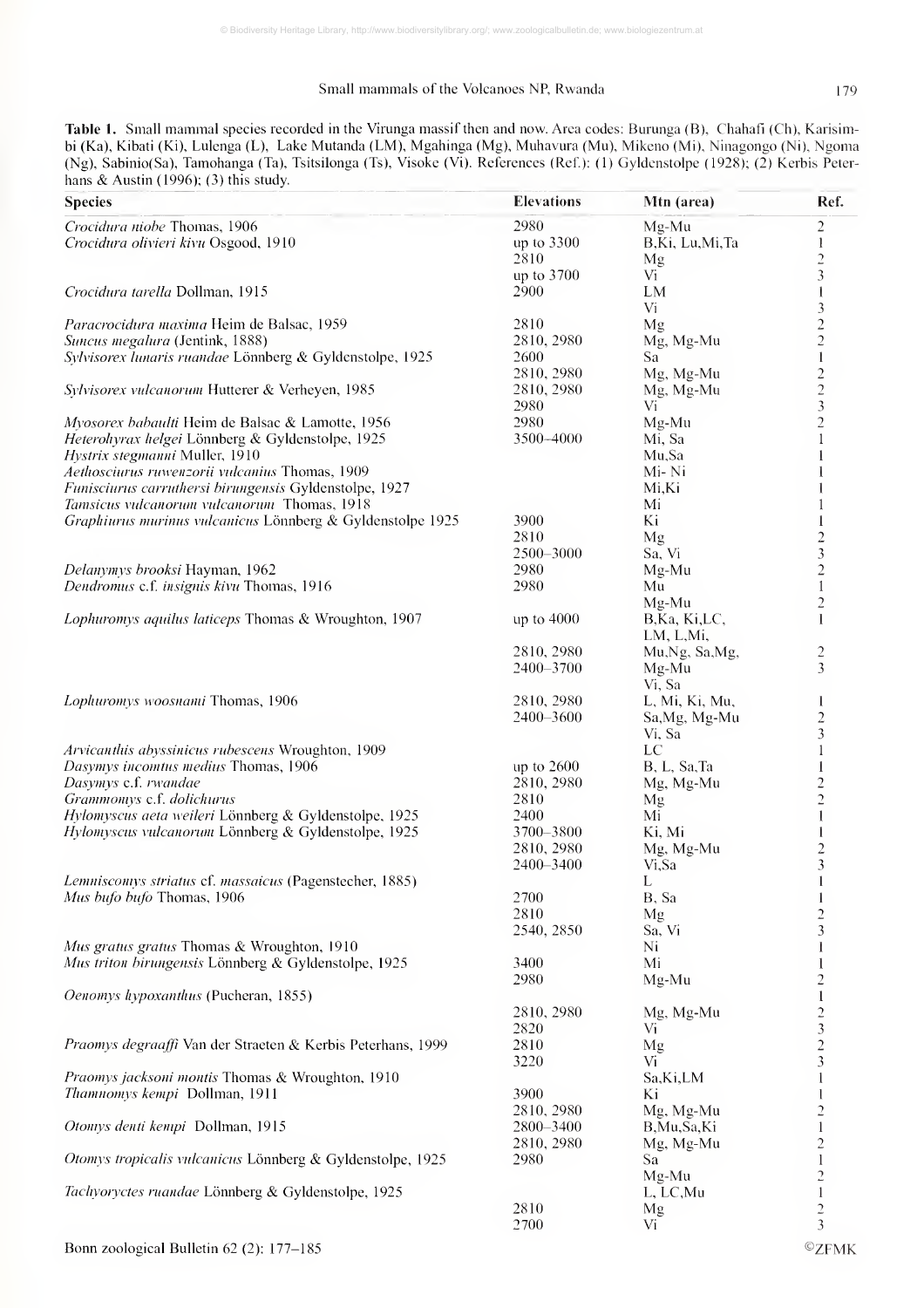180 Deogratias Tuyisingize et al.

da side of the Virunga Volcanos (Mgahinga Gorilla National Park). Authors of taxon names of small mammals are included in Table <sup>1</sup> or may be found in Wilson &. Reeder (2005).

# Field methods

Both live and snap traps were used. The live traps were large Sherman folding traps  $(3"x3"x10")$ , and small, nonfolding perforated traps  $(2^x \times 2 \frac{1}{2^x})^5 \times 6 - \frac{1}{2^x})$ . Both Live and Sherman traps were laid out in lines, <sup>10</sup> m apart (Tews et al. 2004), with five lines located randomly in each habitat at least <sup>100</sup> m away from human paths (Sutherland 2008). Snap traps were placed at the same points as live traps. Each trap was set for three nights. All traps were baited with crushed ground-nuts, meat and fish, bananas, and pieces of potatoes. They were checked daily between 0700h and lOOOh and again between 1400h and 1600h. A locally made trap was used to collect mole rats {Tachvoryctes ruandae) in private cultivated plots adjacent to the park.

At each station, trapped animals were collected, processed and/or released (Nicolas & Colyn 2006). Live animals were placed in a zip-lock plastic bag and weighed using either 100 g or 500 g Pesola spring bal ances. A field identification was provided, sex determined and various measurements taken (head-body length, tail length, ear length, and hind foot length) using a ruler graded in mm. Each newly captured animal to be released was marked by fur-clipping to ensure it could be recognized if subsequently recaptured.

Within each of the habitat types, the major plant species were recorded from the grids as follows: herbaceous zones used  $2m^2$  plots; shrub areas used  $5m^2$  plots; areas dominated by trees used 10m<sup>2</sup> plots. Plant species were identified from herbarium material at Karisoke Research Center (KRC) and from the Flora of Rwanda (Troupin 1977-1 988 ).Temperature and wind speed were collected daily between 9:00-9:30 am, allowing comparison be tween different sites.

#### Data analysis

To standardize data for all habitats sampled so that species richness and diversity could be compared, trap success for each trapline (the number of animals caught per 100 trap nights) was calculated. The number of species trapped (per 100 trap nights) was also calculated for each site using the expression: [Species richness/Trap effort] x 100. The Shannon-Wiener (H) index of diversity was calculated for all sites sampled and evenness values were derived from it.

$$
H=-\sum\nolimits_{i=1}^{n-1}H_{i}^{n}\ln P(i-1)
$$

with H = the Shannon diversity index;  $P_i$  = fraction of the entire population made up of species I;  $S =$  numbers of species encountered; and  $\Sigma$  = sum from species 1 to species S. The Shannon index increases with the number of species in a community, and in theory, the Shannon in dex cannot exceed 5.0 (Krebs 1989). A high value of Shannon-Wiener index may indicate a large number for the species with similar abundances; a low value indicates lower species richness or domination by a few species. Evenness values  $(E)[E = H / ln (S)]$  indicate how numbers of individuals are distributed among species in a community. When the evenness is high, the mammal fauna is more diverse and the species are equally abundant (Magurran 2005).

We tested non-parametric estimators available in Esti mates software (available at http://viceroy.eeb.uconn.edu /estimates/EstimateS) to estimate species richness as an alternative to the observed number of species in model Chaol. The classic richness estimators Chaol was computed along with log-linear <sup>95</sup> % confidence intervals (Chao 2005, Colwell & Coddington 1994).

In order to estimate the number of additional species necessary to reach an asymptotic plateau, species accu mulation rates were examined and were compared among each habitat type (Colwell et al. 2004). The calculation of species accumulation rates and the estimation of asymptotes/plateaux (species richness) were derived from the distribution of all individuals caught across habitats; species richness was estimated as a function of number of samples, if the curves became flatter with increasing effort (Chao <sup>1</sup> confidence bounds met or connected), it be comes less likely to detect new species in the additional samples.

Similarities of the small mammal communities in the different habitats were assessed using Bray-Curtis similarity indices and linked Cluster Analysis. Tukey's Honestly-Significant-Difference (Tukey HSD) tests were used for post-hoc comparisons when significant amonggroups differences were indicated. To investigate the re lationship between small mammal species and environmental factors, a Canonical Correspondence Analysis (CCA) was used. This is an indirect gradient analysis tech nique used to study the distribution of species along easily measured, recognizable environmental variables (Gauch & Whittaker 1972). The mole rat Tachyoryctes ruandae was found in cultivated fields outside the park, and itwas not included in statistical analyses.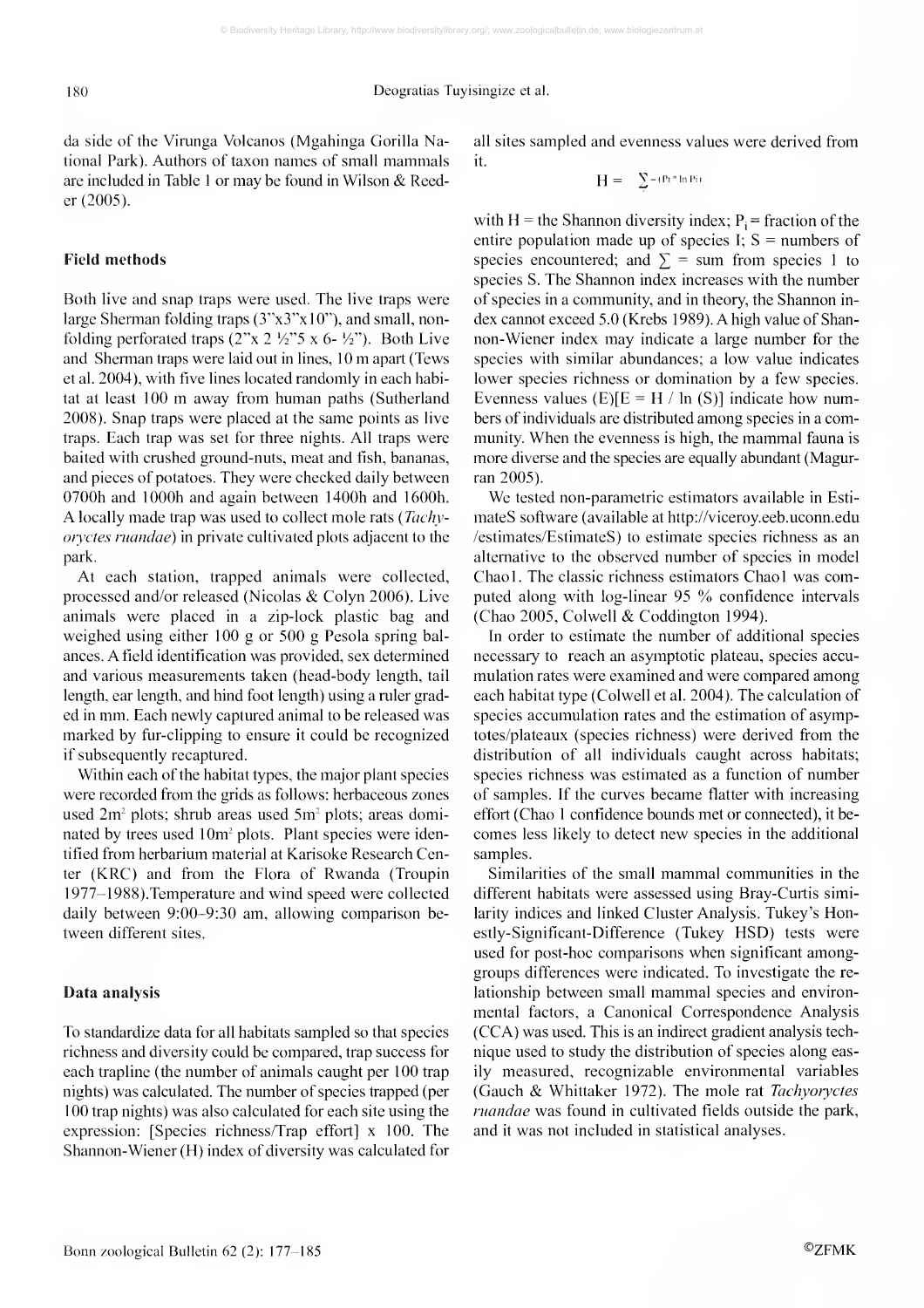# Small mammals of the Volcanoes NP, Rwanda

| <b>Species /Habitat/Altitude</b> | Mixed     | <b>Swamp</b> | <b>Bamboo</b>           | <b>Hagenia</b> | <b>Herbaceous</b> | <b>Brush</b>   | Sub Alpine | Alpine         | <b>Total</b> |
|----------------------------------|-----------|--------------|-------------------------|----------------|-------------------|----------------|------------|----------------|--------------|
| (m)                              | Forest    |              |                         | Woodland       |                   | Ridge          |            |                |              |
|                                  | 2380-2580 | 2540         | 2540-2660               | 2740-3020      | 2900-3183         | 3220-3400      | 3420-3600  | 3640-3710      |              |
| Crocidura tarella                |           |              |                         |                |                   |                |            |                |              |
| Crocidura olivieri               | 3         |              |                         |                | $\overline{2}$    |                |            | $\overline{c}$ |              |
| Galerella sanguinea              |           |              |                         |                |                   |                |            |                |              |
| Graphiurus murinus               | 2         |              |                         | 3              |                   |                |            |                | 6            |
| Hylomyscus vulcanorum            |           |              | $\overline{c}$          |                | $\overline{7}$    | $\overline{c}$ | 3          |                | 19           |
| Lophuromys aquilus               | 8         | 15           |                         | 8              | 24                | 15             | 15         | 10             | 99           |
| Lophuromys woosnami              | 10        | 7            | 11                      | 11             | 13                | 21             | 5          |                | 78           |
| Mus bufo                         |           |              |                         |                |                   |                |            |                |              |
| Oenomys hypoxanthus              |           |              |                         |                |                   |                |            |                |              |
| Praomys degraaffi                |           |              |                         |                |                   |                |            |                |              |
| Sylvisorex vulcanorum            |           |              |                         |                |                   |                |            |                |              |
| Tachyoryctes ruandae             |           |              |                         |                |                   |                |            |                | (2)          |
| <b>TOTALS</b>                    | 24        | 24           | 18                      | 29             | 47                | 41             | 23         | 12             | 218          |
| <b>Trap nights</b>               | 300       | 300          | 300                     | 300            | 300               | 300            | 300        | 300            | 2400         |
| Density (Trap success %)         | 8.0       | 8.0          | 6.0                     | 9.7            | 15.7              | 13.7           | 7.7        | 4.0            | 9.1          |
| # species                        | 5         | 4            | $\overline{\mathbf{4}}$ | 8              | 5                 | 6              | 3          | $\overline{2}$ | 12           |

Table 2. Total numbers of individuals per species captured in the eight habitat types at VNP.

#### RESULTS

### Species richness

Small mammal trapping resulted in the capture of 220 in dividuals (208 rodents, 11 shrews, and one mongoose). Ninety-nine individuals were female while 121 were male. A total of eight rodent species, three shrews and one mongoose species were recorded. All rodents caught belonged to the subfamilies Murinae, Deomyinae, Rhizomyinae and Graphiurinae (Wilson & Reeder 2005). The most common species were *Lophuromys aquilus* (n=99) and *Lophuromys* woosnami (n=78), combining for 80.54 % of the individuals captured. These species were encountered in all habitats; all other species were rare  $(\leq 19.46\%$  of individuals captured in all habitats).

Small mammal species diversity was highest in Hage  $nia$  Woodland (8), intermediate in Brush Ridge (6), Herbaceous and Mixed Forest  $(5)$ , Swamp and Bamboo  $(4)$  and lowest in Sub Alpine (3) and Alpine (2). Rodent captures were always more numerous than shrew captures (Table 2).

For Sub Alpine and Alpine zone Chao <sup>1</sup> species richness estimator upper bounds reached horizontal plateaux (asymptotes), and its upper bound reached the lower bound for the bamboo and mixed forest (Fig. 2), so sampling ef fort can be considered adequate to reflect actual species richness. In other habitats, plateaux were not attained. Fur thermore, species accumulation rates for habitat types and altitudinal range showed that the most species rich habitats in VNP were mid elevation habitats: *Hagenia* Woodland followed by Brush Ridge and Herbaceous.

#### Species diversity between habitats

A Bray-Curtis dendrogram based on all individuals captured showed that two species captured in Alpine repre sented distinct communities than those from other habitats. The Alpine (highest elevation at over 3600 m) and Bamboo habitats (lowest elevations of 2540-2660 m) had the least similar mammal communities  $(26.66 \%)$  and species richness was low in both zones.

The effective number of species (Shannon diversity) was highest (H>1.0) in *Hagenia* Woodlands and Brush Ridge, intennediate (0.8>H<0.6) in Herbaceous, Mixed Forest, Bamboo and Swamp and lowest in the Sub Alpine (H=0.2) and Alpine habitats (H=0.1). These differences in diversity indices were significant (Kruskal-Wallis test:  $H_{7,40}$ =20.49; p=0.005). The variation in community species (Evenness) also differed significantly among habitats types (Kruskal-Wallis test:  $H_{7.40}$ =20.49; p=0.005). The variation in community species were generally low (<0.5), indicating that communities in all habitats were dominated by two species (*Lophuromys aquilus* and *Lophuromys* woosnami). Species diversity was negatively correlated with altitude. Altitude accounted for <sup>20</sup> % of the variation in species diversity with increasing altitude ( $p=0.004$ ).

#### Environmental correlates of community structures

The CCA-biplot (the first two axes) for environmental variables, habitat and small mammal abundances ex-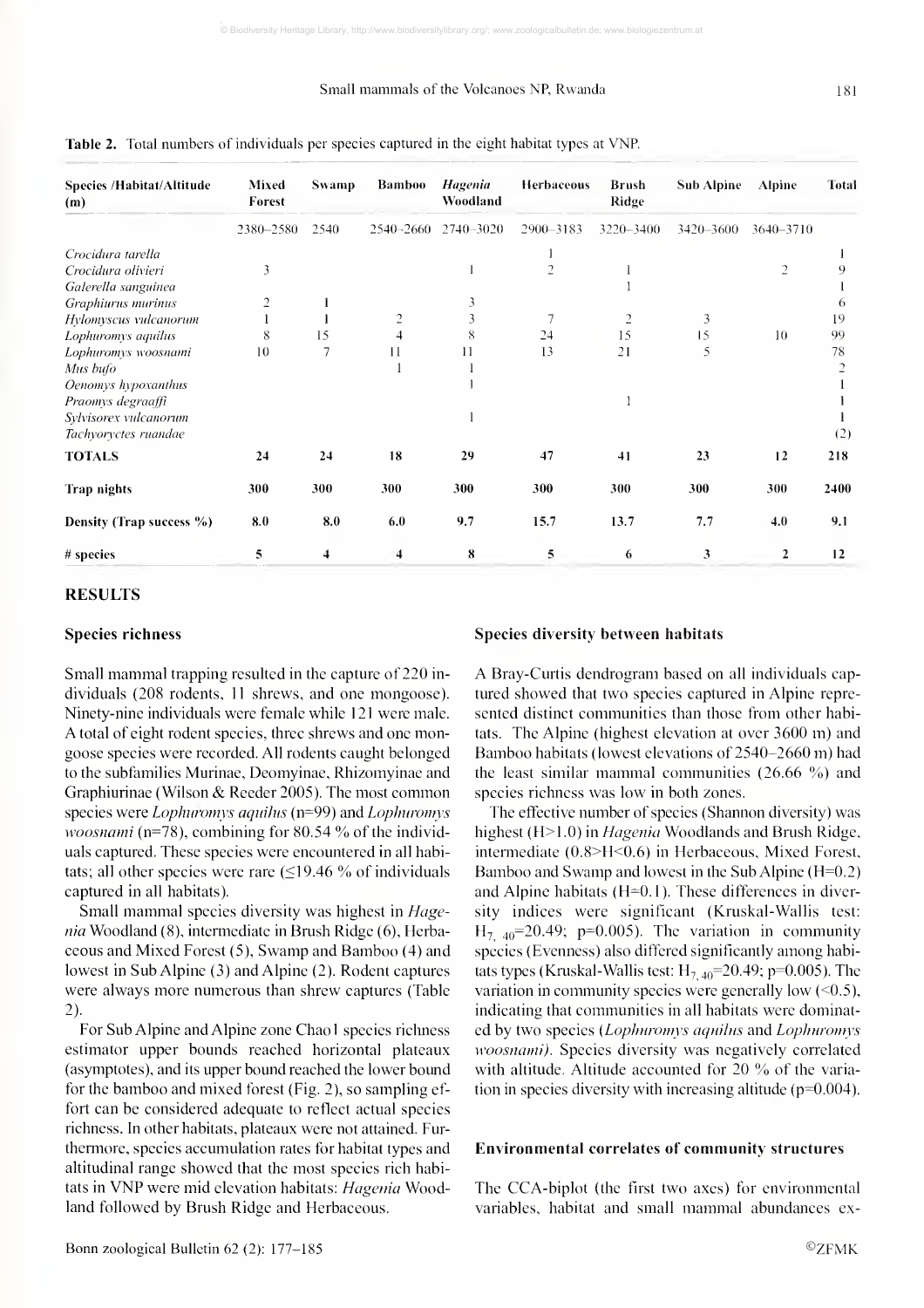

Fig. 2. Accumulation rates of observed and estimated (Chaol ) richness. The black dots are observed number of species, the round circle represented Chaol estimate, while dotted line is 95% confidence interval.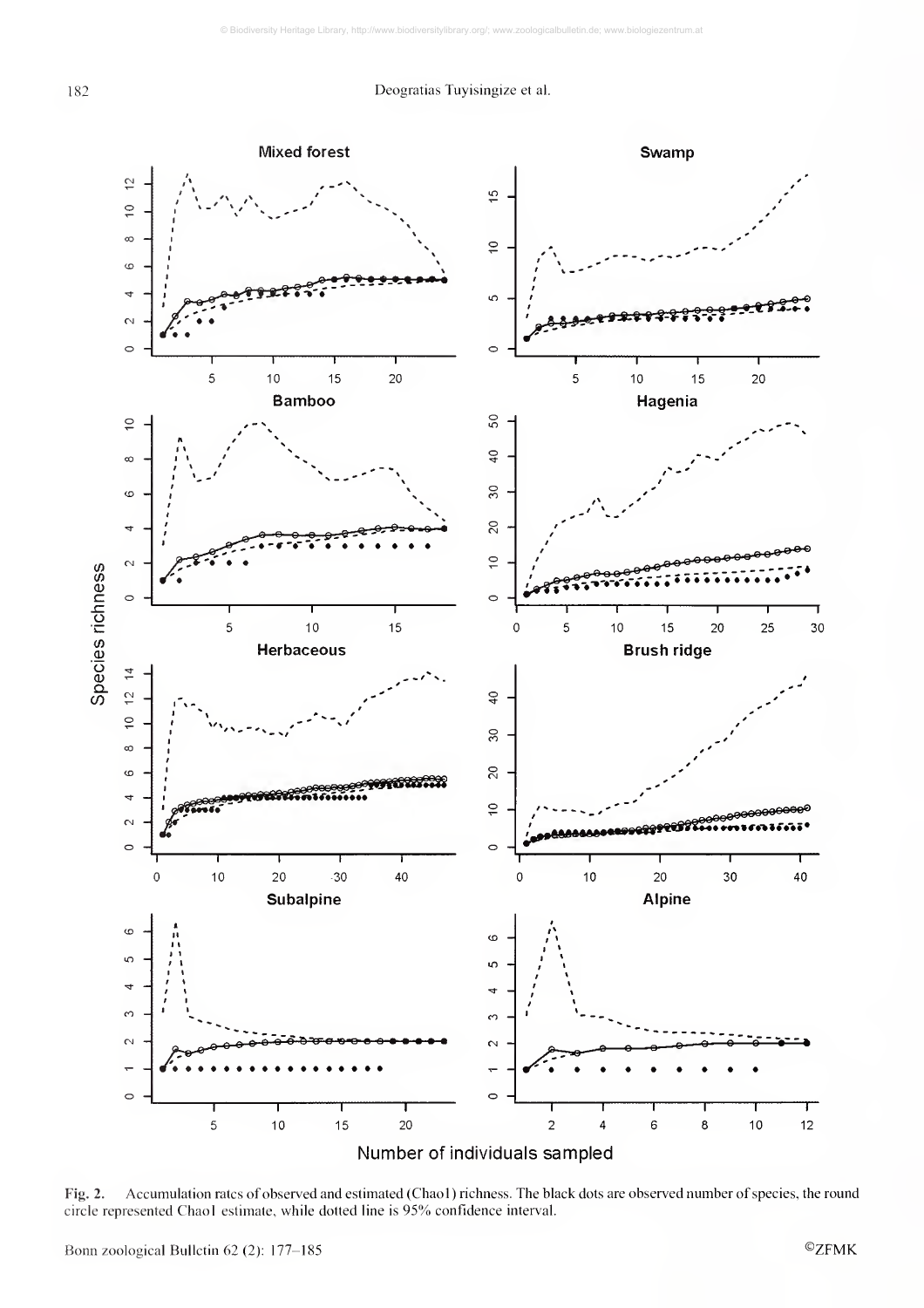plained 19.3+39.4 (equals to 58.7 %) of variance in the data set (Fig. 3). The environmental variables that affect ed separation of sites and species along axis <sup>1</sup> most strongly were temperature, altitude, canopy cover, herbaceous cover and wind speed.

Lophuromys aquihis, Lophuromys woosnami and  $Hv$ lomyscus vulcanorum plotted near the intersection of the axes, suggesting that these species are not strongly influ enced by any of the six environmental variables and that they are habitat generalists. Furthermore, Crocidura olivieri kivu also seemed to be a generalist, and occurred in five habitat types. The percentage of canopy cover has a greater influence on the distribution of Graphiurus murinus vulcanicus, a primarily arboreal species.

# DISCUSSION

Our study found few small mammal species at VNP compared to previous studies. The contiguous forest at Mgahinga National Park has 16 known rodent species and seven shrew species (Kerbis Peterhans & Austin 1996), eight of which were recorded during this study:  $Hv$ lomyscus vulcanorum; Lophuromys aquilus; Lophuromys woosnami; Oenomys hypoxanthus; Sylvisorex vulcanorum; Crocidura olivieri; Graphiurus muriuus and Mus bufo. Differences in size of the protected areas, trapping techniques, time of year, elevation, and habitats sampled may account for differences in species diversity with this adjacent site. The differences between sizes of sampled

areas and trapping methods might have influenced differ ences. For instance squirrels can be obtained using shot guns. Shrews are more easily captured with pitfalls. Gyldenstolpe (1928) covered the whole Volcanoes National Park, while this study has focussed on Mt Bisokc and the foot of Mt Sabyinyo.

Our study confimis a pattern of variation in species rich ness of small mammal communities along an altitudinal gradient. Habitat heterogeneity and altitudinal variations are <sup>a</sup> major factor affecting small mammal diversity (Is abirye-Basuta & Kasenene 1987; Stanley & Hutterer 2007). Mid elevation peaks in species diversity are com mon in both rodents and shrews whereas increasing ele vation leads to fewer species. *Lophuromys aquilus* and *Lo*phuromys wosnami are adaptable to the VNP habitats because they require moist scrub, forest, grassy, and tropical moist montane areas (Kingdon 1984). The elevational diversity might be related to climatic impacted factors such as rainfall, temperature, productivity, competition, re source abundance, habitat complexity, or habitat diversity (Lomolino 2001).

Species accumulation curves show insufficient sampling effort in six of eight studied habitats. Further, extreme weather during our sampling periods may have reduced trapping success. Some species previously collected in VNP were not captured during this study including Crocidura niobe, Suncus megahıra, Sylvisorex hmaris ruandae, Paracrocidura maxima, Myosorex habaulti and eleven mice/rat species including *Delanynys brooksi*, Dendromus insignis kivu, Dasymys incomptus, Dasymys



Fig. 3. CCA-biplot showing the influence of various environmental variables on small mammal distributions during this study period. Gram: Graphiurus murinus; Crot; Crocidura tarella; Croc: Crocidura olivieri; Hylv: Hylomyscus vulcanorum; Lapq: Lophuromys aquilus; Lopw: Lophuromys woosnami; Musb: Mus bufo; Oenh: Oenomys hypoxanthus; Prad.- Praomys degraaffi; Sylv.-Sylvisorex vulcanorum; Gals: Galerella sanguinea.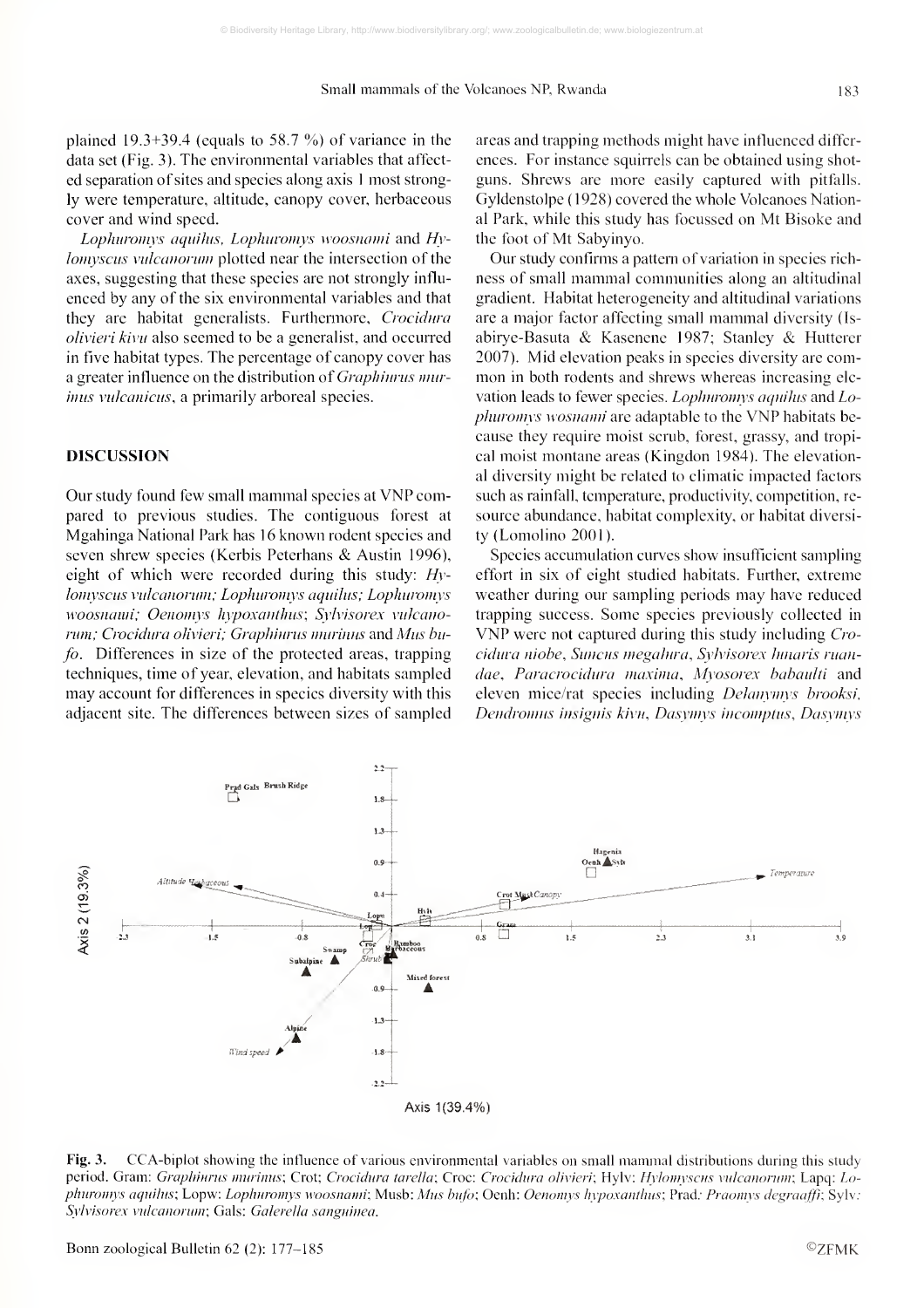c.f. rwandae, Grammomys c.f. dolichurus, Hylomyscus aeta, Thamnomys kempi, Otomys denti kempi, Otomys tropicalis vnlcanns, Mus triton, Mus gratus (Gyldenstolpe 1928; Hutterer et al. 1987; Kerbis Peterhans & Austin 1996). More trapping over different seasons and with the added use of pitfall traps in more habitats are needed to adequately document small mammal communities at VNP.

The study area contains relatively few endemic species (six) compared with other Albcrtine Rift sites. This compares with twenty-one endemic species in the Ruwenzori Mountains of Uganda (Kerbis Peterhans et al. 1998), and 18 endemic species in Kahuzi-Biega forest (Kaleme et al. 2007). Five of the six endemic species and the one threat ened species were found at low and middle altitudes at VNP

Species from VNP have <sup>a</sup> high probability of survival owing to international and governmental protection efforts directed at the mountain gorilla (Gorilla beringei beringei), an 'umbrella species' from a conservation perspective. Since gorillas and endemic rodents and shrews depend on the same habitats, the conservation of the first acts to ensure the conservation of the second. In order to maximize the maintenance of biodiversity conservation in general and small mammals in particular, conservation ef forts need to target both low elevation and mid elevation zones at VNP.

Our results have implications for how small mammal communities in VNP may alter with climate change. With increasing temperature, formerly low-elevation small mammal species may expand their ranges upwards while those of high-elevation species may contract, leading to changed community composition at mid- and high elevations (Moritz et al. 2008). More long-tenn monitoring is desirable to incorporate these factors, and to examine in detail how to mitigate these risks.

Our study indicates that the small mammal species have changed much since the pioneer study of Gyldenstolpe (1928). This may be a signal of concern for the conservation of this forest, and stresses the importance of regular small mammal surveys with close attention to associated habitats.

The problem of spatial scales is also important; 40 trap lines located at three study areas may not have been sufficient in a protected area of 150 km<sup>2</sup> and 40 km of width. Long-tenn studies are needed to better understand the ef fects of climatic events relative to those of local differ ences related to habitat stmcture. The findings of species accumulation rates and comparatively low richness dur ing this study indicate that the small mammal species list for VNP is still incomplete and further inventory work is needed. We recommend that future, longer-term studies are carried out to confirm our species list, and to examine demographic processes and the impact of climatic changes on gorilla habitat.

Acknowledgements. Funding for this research was provided by the Tropical Biology Association and the Dian Fossey Gorilla Fund International. Permission to conduct this research was given by the Rwanda Development Board. Many thanks to Dr. Rosie Trevelyan for her efficient help in reading and commenting earlier draft.

# **REFERENCES**

- Chao A (2005) Species richness estimation. In: Balakrish nan N, Read CB, Vidakovic B (eds) Encyclopedia of Statistical Sciences. Wiley, New York: 7909-7916
- Colwell RK, Mao CX, Chang <sup>J</sup>(2004) Interpolating, extrapolating and comparing incidence-based species ac cumulation curves. Ecology 85: 2717-2727
- Colwell R K, Coddington <sup>J</sup>A (1994) Estimating terrestrial biodiversity through extrapolation. Philosophical Transactions of the Royal Society (Series B) 345: 101-118
- Fischer E, Hinkel H (1992) Natur Ruandas: Einfuhrung in die Flora und Fauna Ruandas. Ministerium des Inneren und fiir Sport Rheinland-Pfalz, Mainz
- Gauch HG & Whittaker RH (1972) Comparison of ordi nation techniques. Ecology 53: 868-875
- Golley FB, Ryskowski L, Sokur JT (1975) The role of small mammals in temperate forest, grassland and cul tivated fields. In: Golley FB, Petrusewicz K, Ryskowski L (eds) Small mammals: Their productivity and population dynamics. Cambridge University Press, Cambridge: 223-242
- Gyldenstolpe N ( 1928) Zoological results of the Swedish expeditions to Central Africa 1921. Vertebra. 5. Mammals from the Birunga Volcanoes, north of Lake Kivu. Arkiv for Zoologi 20A: 1-76
- Hutterer R, Van der Straeten E, Verheyen WN (1987) A checklist of the shrews of Rwanda and biogeographical considerations on African Soricidae. Bonner Zoologische Beiträge 38: 155-172
- Isabirye-Basuta G, Kasenene JM (1987) Small rodent populations in selectively felled and mature tracts of Kibale forest, Uganda. Biotropical9: 260-266
- IUCN (2011) IUCN Red List of Threatened Species, version 2011, www.iucnredlist.org
- Kajonjoli S (1993) Inventaire systématiques et répartition altitudinale des rongeurs dans un écosystème montagnard des volcans. Unpublished BSc thesis. National University of Rwanda, Butare
- Kaleme PK, Bates J, Kerbis Peterhans JC, Jacques MM, Ndara BR (2007) Small mammal diversity and habitat requirements in the Kahuzi-Biega National Park and surrounding areas, eastem Democratic Republic of Congo. Integrative Zoology 2: 239-246
- Kerbis Peterhans JC, Kityo RM, Stanley WT, Austin PK (1998) Small mammals along an elevational gradient in Rwenzori Mountains National Park, Uganda. In: Os-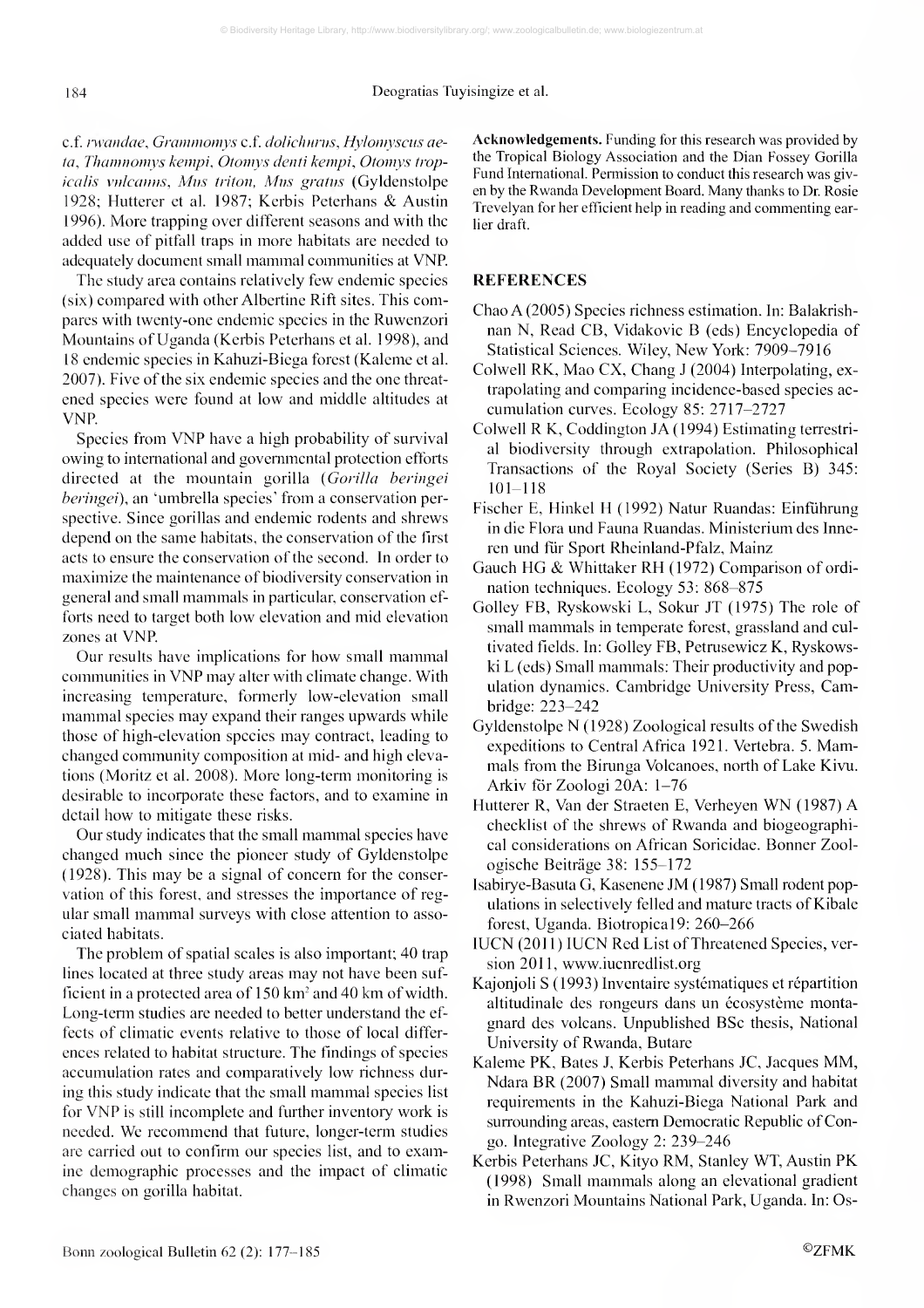maston H. Tukahirwa J, Basalirwa C, Nyakaana H (eds) The Rwenzori Mountains National Park, Uganda. Exploration, environment & biology. Conservation, management and community relations. Makerere University, Kampala

- Kerbis Peterhans JC, Austin PK (1996) Small mammal component of the biological inventory of Kabiranyuma swamp, Mgahinga National Park, Uganda. Unpublished Report, Institute of Tropical Forest Conservation, Kampala
- Kingdon <sup>J</sup> (1984) East African mammals: An atlas of evolution in Africa. (Hares and Rodents). University of Chicago Press, Chicago
- Krebs JC (1989) Ecological methodology. Harper Collins, New York
- Lomolino VM (2001) Elevation gradients of species density: Historical and prospective views. Global Ecology and Biogeography 10: 3-13
- Magurran AE (2005) Ecological diversity and its measurement. Croom-Helm, London
- Moritz C, Patton JL, Conroy CJ, Parra JL, White GC, Beissinger SR (2008) Impact of <sup>a</sup> century of climate change on small-mammal communities in Yosemite National Park, USA. Science 322: 261-264
- Nicolas V, Colyn M (2006) Relative efficiency of three types of small mammal traps in an African rainforest. Belgian Journal of Zoology 136: 107-111
- Owiunji I, Nkuutu D, Kujirakwinja D, Liengola I, Plumptre AJ, Nsanzurwimo A, Fawcett K, Gray M, Mc-

Neilage A (2005) The biodiversity of the Virunga Volcanoes. Technical Report (www.wcs.org/Albertine\_Rift)

- Plumptre AJ (1991) Plant-herbivores dynamics in the Virungas. PhD thesis. University of Bristol, Bristol, England
- Robbins MM, Sicofte P, Stewart JK (2001) Mountain Gorillas: Three decades of research at Karisoke. Cambridge University Press, Cambridge
- Stanley, WT, Hutterer R (2007) Differences in abundance and species richness between shrews and rodents along an elevational gradient in the Udzungwa Mountains, Tanzania. Acta Theriologica 52: 261-275
- Sutherland WJ (2008) Ecological census techniques. Cambridge University Press, Cambridge
- Tews J, Brose U, Grimm V, Tielborger K, Wichmann MC, Schwager M, Jeltsch F (2004) Animal species diversity driven by habitat heterogeneity/diversity: the importance of keystone structures. Journal of Biogeography 3 <sup>1</sup> : 79-92
- Troupin G (1977-1988) Flore du Rwanda. Spermatophytes vols. I-IV. Musée Royal de l'Afrique Centrale, Tervuren
- Weber AW (1987) Ruhengeri and its resources: an environmental profile of the Ruhengeri Prefecture. ETMA/USAID, Kigali
- Wilson DE, Reeder DM (2005) Mammal species of the world: A taxonomic and geographic reference. Third edition. Johns Hopkins University Press, Baltimore